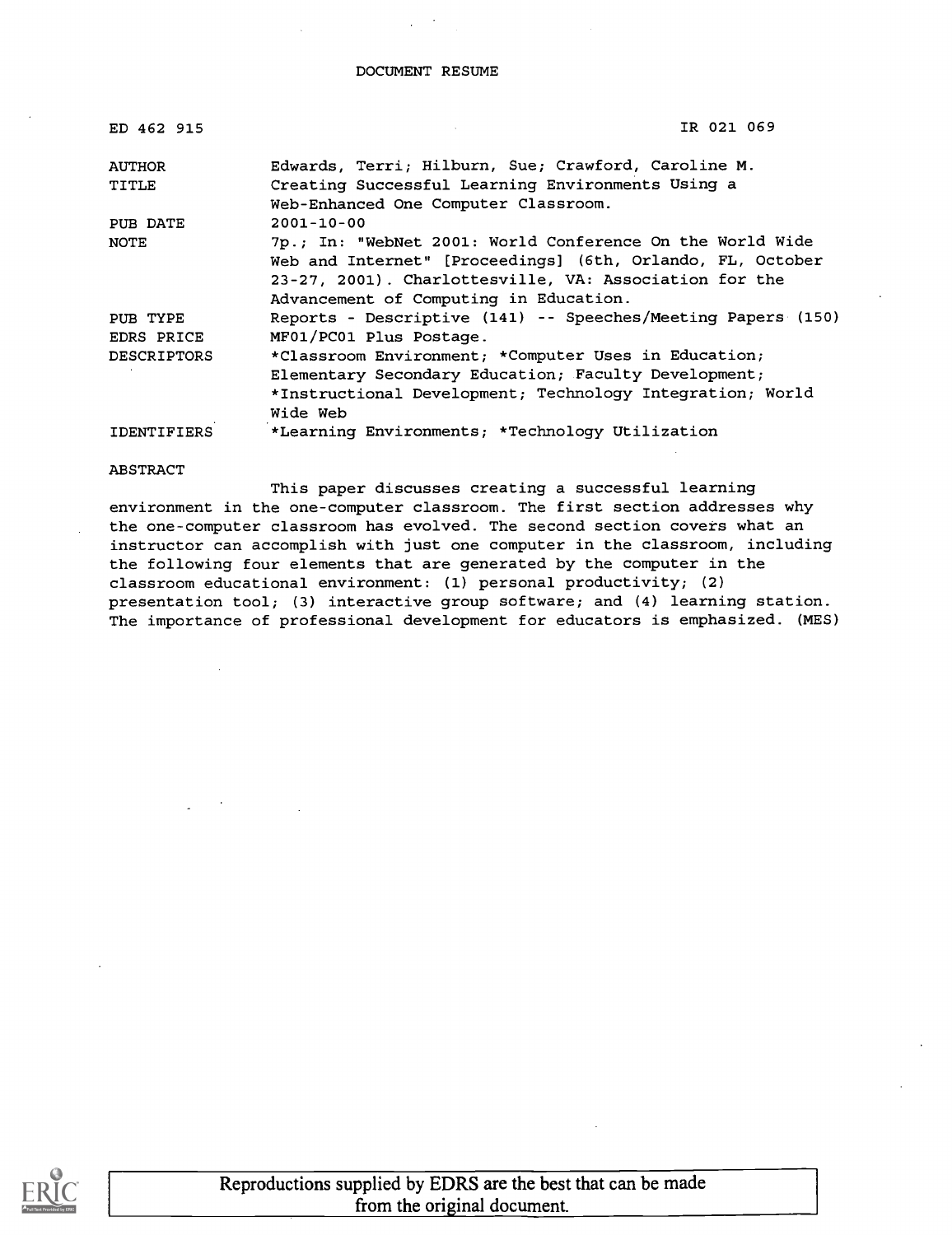### Title: Creating Successful Learning Environments Using a Web-enhanced One Computer

Classroom

ED 462 915

Authors: Terri Edwards

Instructional Technology Specialist

University of Houston

Deer Park Independent School District

**United States** 

tedwards@deer-park.isd.tenet.edu

Sue Hilburn

University of Houston at Clear Lake

sehilburn@earthlink.net

Caroline M. Crawford

University of Houston – Clear Lake

Houston, Texas, USA

crawford@cl.uh.edu

PERMISSION TO REPRODUCE AND DISSEMINATE THIS MATERIAL HAS BEEN GRANTED BY

C.M. Crawford

1

TO THE EDUCATIONAL RESOURCES INFORMATION CENTER (ERIC)

U.S. DEPARTMENT OF EDUCATION **EDUCATIONAL RESOURCES INFORMATION** 

CENTER (ERIC) This document has been reproduced as received from the person or organization originating it.

0 Minor changes have been made to improve reproduction quality.

Points of view or opinions stated in this document do not necessarily represent official OERI position or policy.

Note:

This manuscript was previously published in WebNet2000's proceedings. Following is the reference:

Edwards, T., Hilburn, S., & Crawford, C. M. (2001). Creating successful learning environments using a Webenhanced one computer classroom. Proceedings of WebNet 2001: World Conference on the World Wide Web and Internet. Norfolk, VA: Association for the Advancement of Computing in Education (AACE).

2 BEST COPY AVAILABLE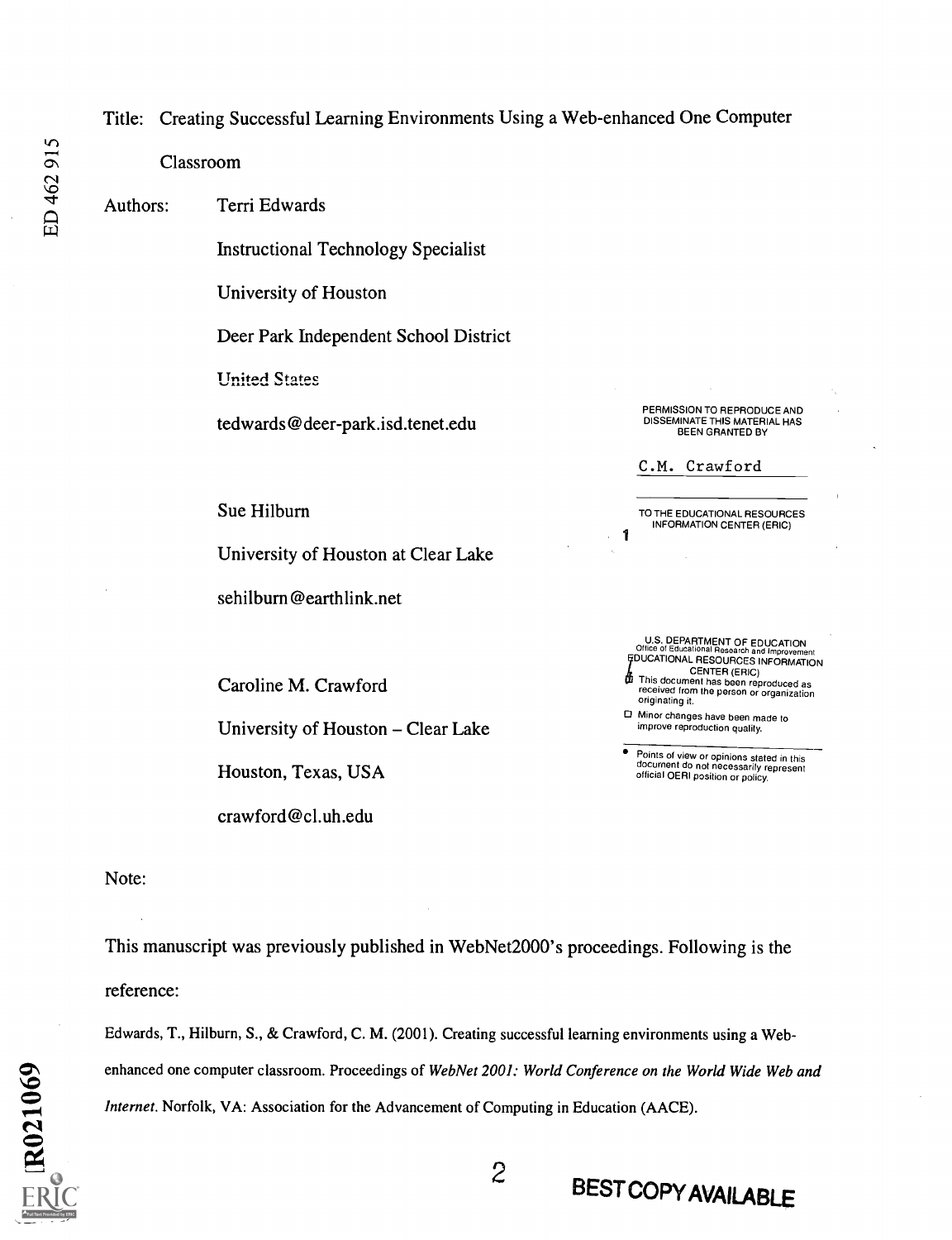# Creating Successful Learning Environments Using a Web-enhanced One Computer Classroom

Abstract: One computer classrooms have become the bain of numerous educators since the first computer was placed in the first classroom. Away from all the other computers, sitting quietly in the corner collecting dust. Yet the classroom environment is slowly changing and evolving to include ... a Web-enhanced one computer classroom. The Web-enhanced one computer classroom is a useful environment, once the seeds of disparity are overcome.

# Introduction

Since Vannevar Bush (1945) first imagined the creation of an intelligent machine that could hold all of the knowledge in the world and the machine could learn from trying to duplicate a human's mental process in an artificial manner, man has been moving steadily towards the Information Age. With the rise of the World Wide Web's existence, and open access for use by the general public in the early 1990s, the information that is accessible by a computer has become insurmountable. Even as early as 1980, Seymour Papert suggested the existence of a simplistic computer that would offer easy access and learning opportunities to the learning environment.



3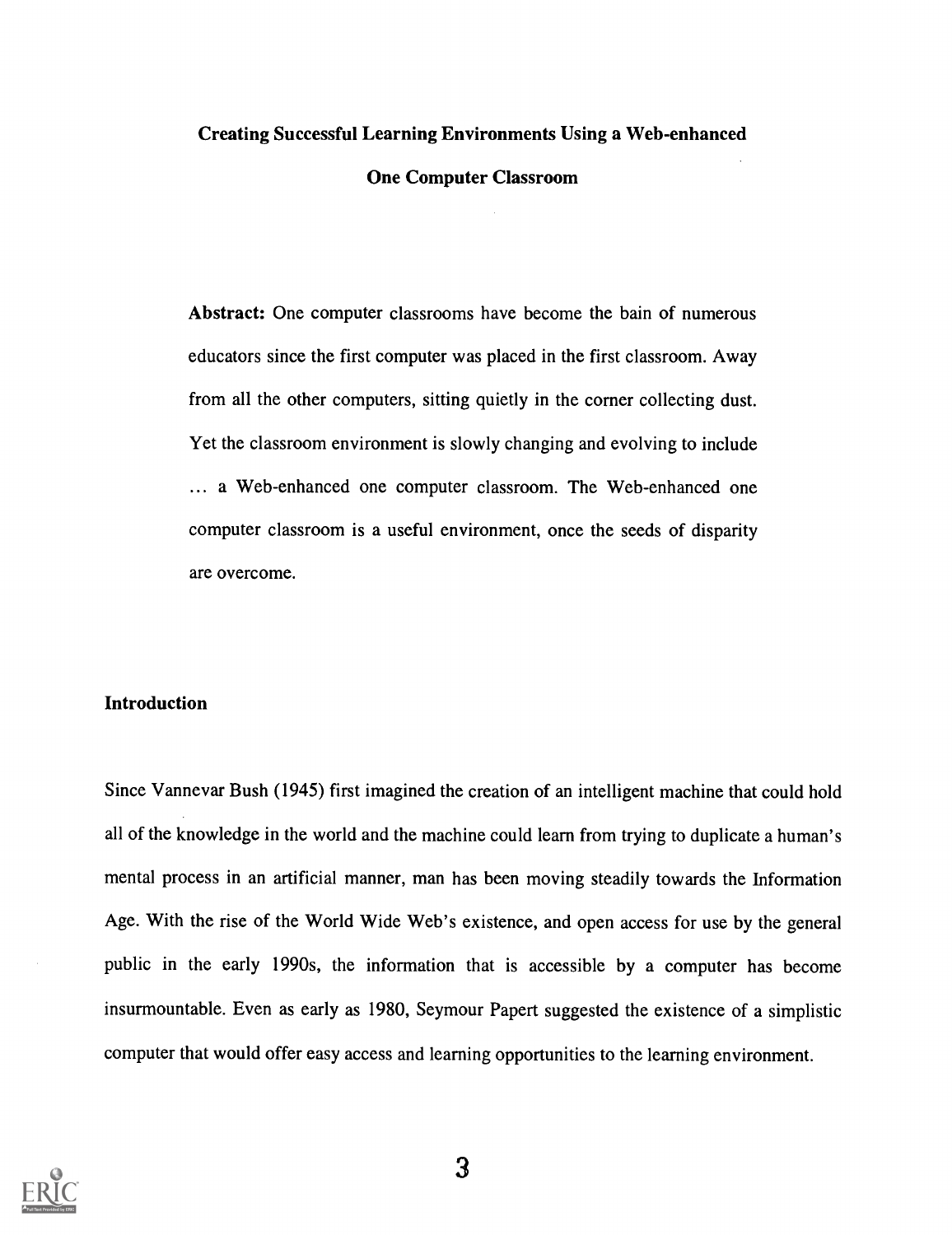I believe that the computer presence will enable us to so modify the learning environment outside the classrooms that much if not all the knowledge schools presently try to teach with such pain and expense and such limited success will be learned, as the child learns to talk, painlessly, successfully, and without organized instruction. (Papert, 1980, p. 9)

With such prophesies as these, the technologies have lcd us towards the dawning of the new Information Age, where anything is possible. The one significant difference between the technology and its appropriate and successful use within a learning environment is the influence of the instructor; only the instructors has the subject matter expertise and the instructional design skills to appropriately and successfully integrate the technologies available today. After all, "Computers are not an end in themselves. The goal of technology integration into the classroom and curriculum is not to expose students to computers and the Internet. Technology, by definition, is a tool" (Dockterman, 1998, p. 21). Perhaps the most difficult aspect to help educators realize is that technology is just a tool, just as a pencil or paper or a chalkboard have been touted as revolutionizing elements within a classroom environment, so shall the computer. Yet a one computer classroom is the environment that many educators find themselves in these days, with Web access an element that must be further discussed.

# Why the One Computer Classroom?

The drive to place computers in every single classroom has become a driving force over the previous eight year period. Numerous levels of the community heard the need and the desire for

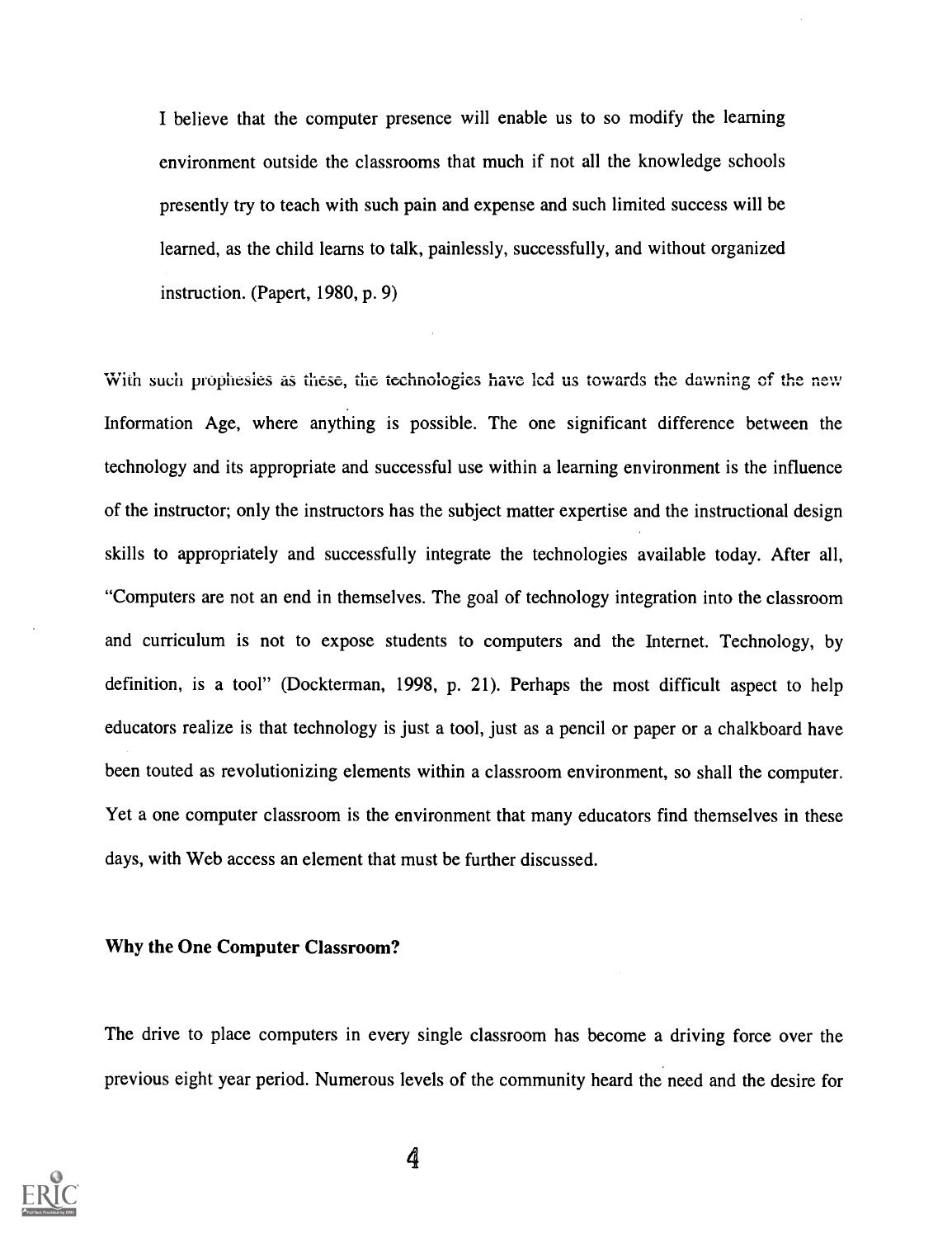computers in the classroom and a push began to entrench the hardware in the schools to enhance the learning environment. The hardware is advancing by leaps and bounds, but what of the professional development opportunities that must follow the hardware? Educators must have the time and opportunity to delve into the numerous capabilities of a Web-enhanced computer that sits on their desk. There are so many possibilities for a one computer classroom that it is astounding. Yet three overriding themes concerning a one computer classroom have been designated.

### What Can an Instructor Accomplish With Just One Computer?

A computer can help an educator accomplish numerous aspects of the professional day's events. One computer in a classroom environment can be a tool that not only enhances the educator's daily chores, but also enhances the learning environment. Dockterman (1998) offers at least four elements that are generated by the computer in the classroom educational environment.

- One computer for personal productivity
- One computer as a presentation tool
- One computer and interactive group software
- One computer as a learning station (Dockterman, 1998, p. 23)

The educator has the opportunity to enhance personal productivity of tasks such as student attendance and digital gradesheet software. Further, the educator has the ability to hook the computer up to a television set as a presentation tool, or load the computer with Web-enhanced

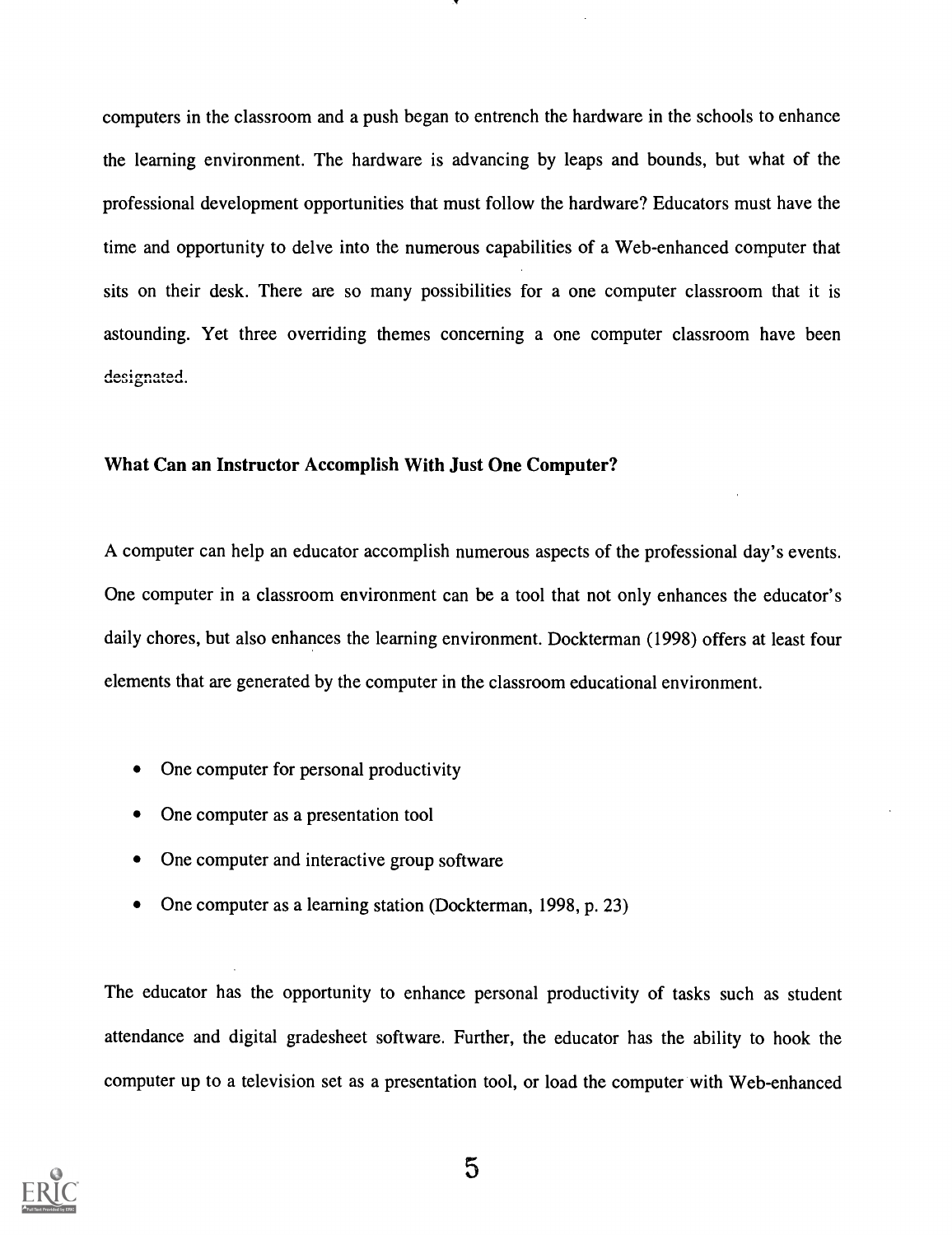interactive group software to enhance active learning environments that could also enhance the computer as a Web-enhanced learning station. Only the creativity and opportunity for professional development opportunities that enhance the educator's creativity will further the integration of technology within the learning environment. However, time must be set aside for the educator's specific professional development opportunities to encourage the integration of the technological endeavors into the curriculum; time is one element of which all educators find lacking and this must no longer be the situation if educators are to enhance not only their technological skills but also the learning environment for their students.

### Conclusion

As with all innovative and creative possibilities, a risk must be taken in order to learn and improve upon the opportunities for the learning environment. After all, "The goal is to support an underlying educational purpose. And that underlying purpose and understanding will remain with the students regardless of what happens to the technology" (Dockterman, 1998, p. 22). Creating a successful learning environment is the focus of every professional educator, and all tools must be appropriately used towards the accomplishment of the lesson objectives. The use of a Web-enhanced one computer classroom is merely one way to reach these goals.

#### References

Bush, V. (1945). As we may think. Retrieved from the World Wide Web on March 26, 2001: http://www.theatlantic.com/unbound/flashbks/computer/bushf.htm



6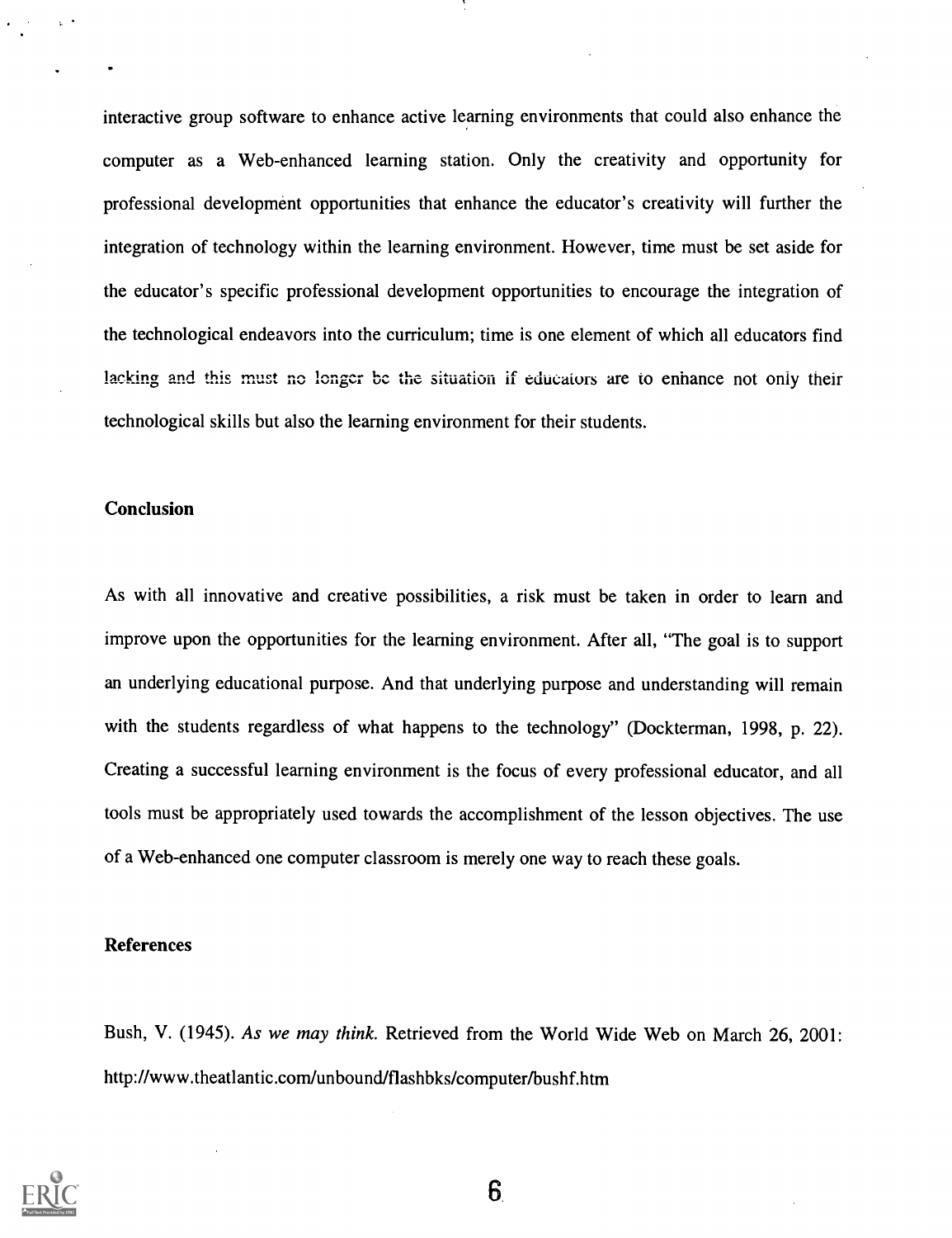Dockterman, D. A. (1998). Great teaching in the one-computer classroom,  $5<sup>th</sup>$  edition. Watertown, MA: Tom Snyder Productions.

Papert, S. (1980). Mindstorms. New York, NY: Basic Books.

 $\bar{A}$ 

 $\ddot{\phantom{a}}$ 

 $\sim 10^7$ 



 $\ddot{\phantom{0}}$ 

 $\sim$   $\sim$ 

 $\ddot{\phantom{1}}$